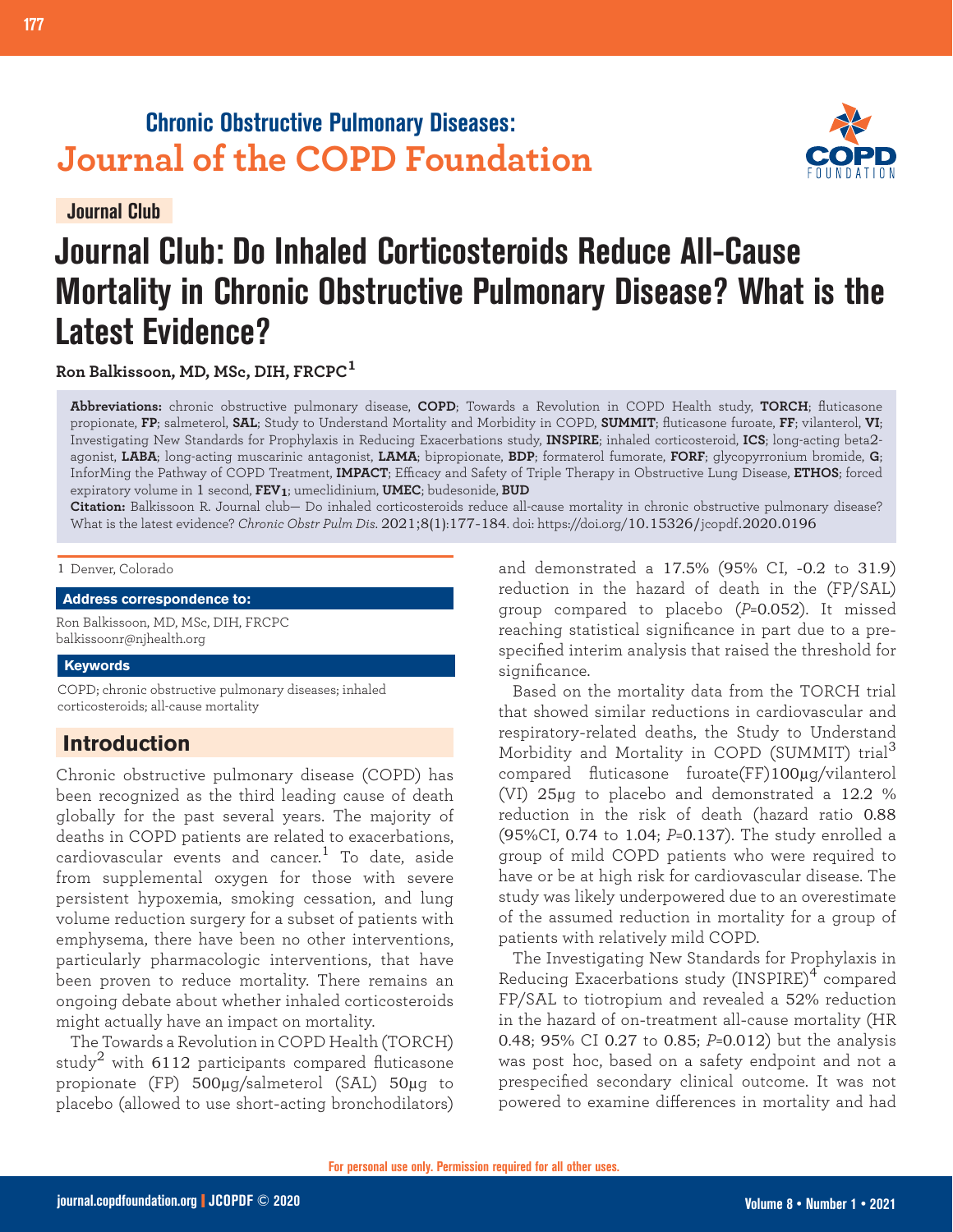incomplete follow-up.

There is a post hoc, stratified safety pooled analysis of fatal adverse events in patients who participated in three 52-week trials: TRILOGY (N=1367),TRINITY(N=2690) and TRIBUTE (N=1532).<sup>5</sup> These studies compared a single inhaler triple (inhaled corticosteroid [ICS]/long-acting beta2-agonist [LABA]/long-acting muscarinic antagonist [LAMA]) combination of beclomethasone bipropionate (BDP)100µg/formoterol fumarate (FORF) 6µg (FORF)/glycopyrronium bromide(G)12.5µg to either:

(1) BDP/FORF --TRILOGY study or (2) tiotropium (TIO) and BDP/FORF+TIO (in separate inhaler)--TRINITY study or (3) indacterol/G--TRIBUTE study

Patients had severe to very severe COPD and had to have at least 1 exacerbation in the previous year. The study demonstrated a numerically significant difference in risk of developing a fatal event (HR 0.71: 95% CI 0.50 to 1.02; *P*=0.066). Interestingly, the only statistically significant results in this study were for non-respiratory fatal events wherein the ICS-containing treatments compared to the ICS-free treatments demonstrated a significant benefit (HR: 0.65, 95% CI: 0.43 to 0.97, *p*=0.037). While the authors did not specify the nature of the non-respiratory fatal events, several other studies have demonstrated a reduction in cardiovascular-related deaths that has been similar to the reduction in respiratory-related deaths.

Further, a systematic review and Bayesian metaanalysis of 219 trials found that ICS/LAMA/LABA or ICS/LABA conferred a statistically significant survival benefit compared to placebo with (OR =0.74, 95% CI 0.59 to 0.93) *P*(OR>1)=0.004 for ICS/LAMA/LABA; and for ICS/LABA (OR=0.86, 95% CI 0.76 to 0.98) *P*(OR>1)=0.015. 6

While these trials have suggested that the use of ICSs may confer a survival benefit for patients with severe COPD, they have had design flaws such as being underpowered, having inappropriate patient selection criteria, having a small sample size, having a short study duration, doing a post hoc analysis without prespecifying mortality as an outcome, having incomplete follow-up of vital status of participants who withdraw and using safety event data rather than true mortality data. Fortunately, current investigators

have been taking the lessons learned from these earlier studies to further refine their study design to properly address this very important question as to whether ICSs do indeed reduce the risk of allcause mortality compared with non-ICS-containing inhaled medications. In this Journal Club we will review the more recent InforMing the Pathway of Chronic Obstructive Pulmonary Disease Treatment (IMPACT) trial,  $7,8$  and the Efficacy and Safety of Triple Therapy in Obstructive Lung Disease (ETHOS) trial9,10 to understand the evolution of the study design to consider the mortality question over the past several years. Both of these studies present fairly compelling evidence that ICS-containing triple therapy formulations in patients with severe COPD and a history of exacerbations do indeed reduce the risk of all-cause mortality compared to long-acting dual bronchodilators.

# **Abstract 1 Reduction in All-Cause Mortality with Fluticasone Furoate/Umeclidinium/ Vilanterol in Patients with Chronic Obstructive Pulmonary Disease**

Lipson DA, Crim C, Criner GJ, et al; IMPACT Investigators. *Am J Respir Crit Care Med*. 2020;201(12):1508– 1516.

doi: https://doi.org/10.1164/rccm.201911-2207OC

**Rationale:** The IMPACT (Informing the Pathway of Chronic Obstructive Pulmonary Disease Treatment) trial demonstrated a significant reduction in allcause mortality (ACM) risk with fluticasone furoate/ umeclidinium/vilanterol (FF/UMEC/VI) versus UMEC/VI in patients with chronic obstructive pulmonary disease (COPD) at risk of future exacerbations. Five hundred seventy-four patients were censored in the original analysis owing to incomplete vital status information.

**Objectives:** Report ACM and impact of stepping down therapy, following collection of additional vital status data.

**Methods:** Patients were randomized 2:2:1 to FF/ UMEC/VI 100/62.5/25μg, FF/VI 100/25μg, or UMEC/VI 62.5/25µq following a run-in on their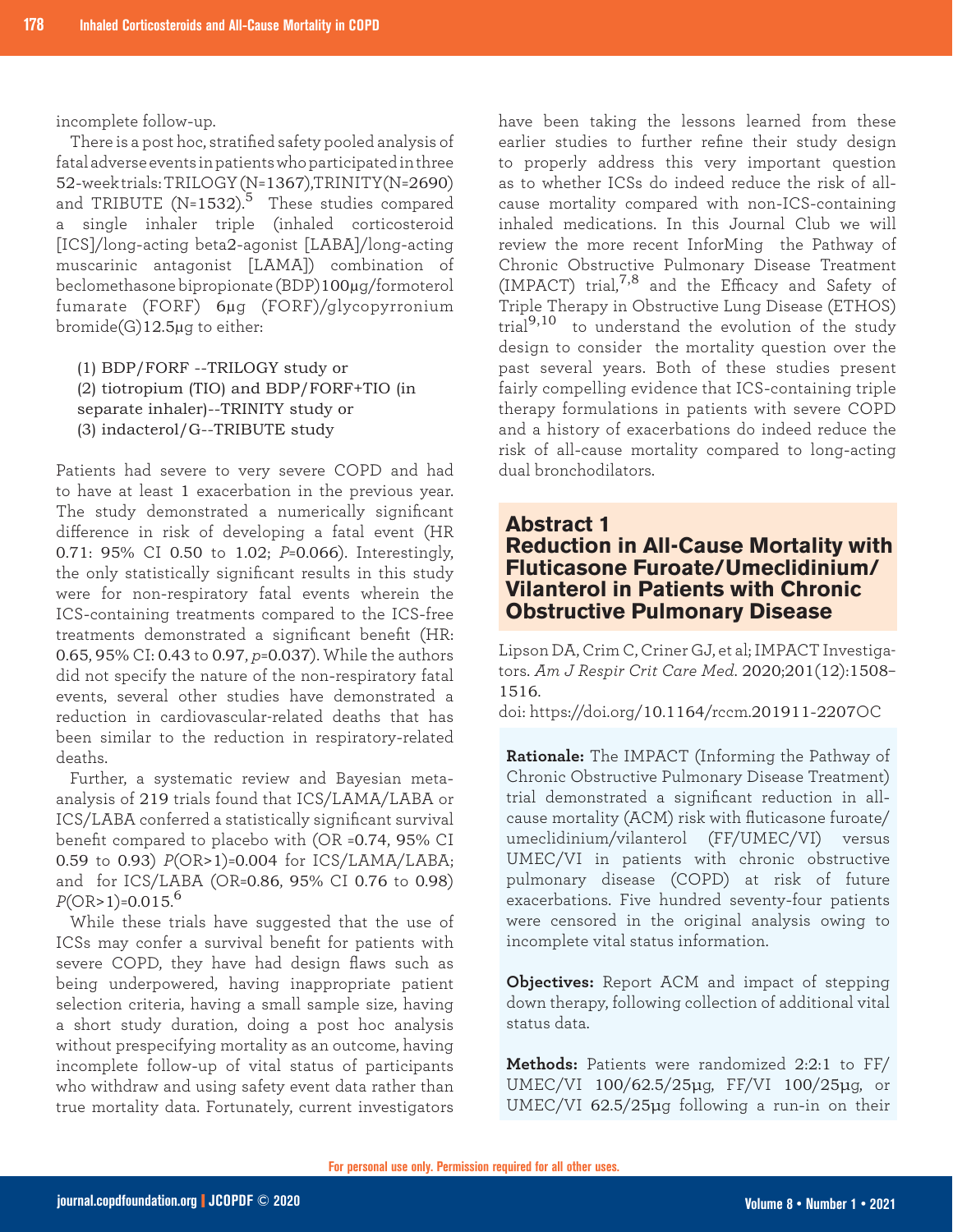COPD therapies. Time to ACM was prespecified. Additional vital status data collection and subsequent analyses were performed post hoc.

**Measurements and Main Results:** We report vital status data for 99.6% of the intention-to-treat population (n = 10,355), documenting 98 (2.36%) deaths on FF/UMEC/VI, 109 (2.64%) on FF/VI, and 66 (3.19%) on UMEC/VI. For FF/UMEC/VI, the hazard ratio for death was 0.72 (95% confidence interval, 0.53–0.99; *P* =0.042) versus UMEC/VI and 0.89 (95% confidence interval, 0.67–1.16; *P* =0.387) versus FF/VI. Independent adjudication confirmed lower rates of cardiovascular and respiratory death and death associated with the patient's COPD.

**Conclusions:** In this secondary analysis of an efficacy outcome from the IMPACT trial, once-daily single-inhaler FF/UMEC/VI triple therapy reduced the risk of ACM versus UMEC/VI in patients with symptomatic COPD and a history of exacerbations.

#### **Comments**

The IMPACT trial was a 52-week study that had 10,335 patients and compared triple therapy (ICS/LAMA/ LABA) versus ICS/LABA and LAMA/LABA.<sup>7</sup> The primary outcome was reduction in moderate to severe exacerbations, however, they also examined several secondary end points including all-cause mortality. Selection criteria for patients in the IMPACT trial differed from the TORCH and SUMMIT trials in that the patients had more severe disease and they had an exacerbation history of at least 1 moderate or severe (hospitalized) exacerbation if the forced expiratory volume in 1 second  $(FEV_1)$  was  $\lt 50\%$  predicted, or 2 moderate or 1 severe exacerbation if the FEV<sup>1</sup> was between 50% and 80% predicted. Patients with a current diagnosis of asthma were excluded. At trial entry, about 38% of the patients were already receiving triple therapy. Randomization was 2:2:1 and the FF/umeclidinium(UMEC)/VI group had 4151 participants, the FF/VI group had 4134 participants and the UMEC/VI group had 2070 participants.

The study did indeed meet its primary endpoint showing a significant reduction in the rate of moderate to severe exacerbations for triple therapy (FF/UMEC/ VI) 0.91/year versus (FF/VI) 1.07/year and (UMEC/ VI), 1.21/year with *P* values for both comparisons

being less than 0.001. The trial also demonstrated statistically significant beneficial outcomes for triple therapy compared to both dual therapy combinations with respect to hospitalizations, improved lung function and health-related quality of life.

Interestingly, patients who had eosinophil counts greater than 150 cells per microliter demonstrated a greater reduction in the exacerbation rate for the steroid-containing arms versus the LABA/LAMA arms. Among patients with eosinophil levels of less than 150 cells per microliter, the annual rate of moderate or severe exacerbations was 0.85 (95% CI, 0.80 to 0.91) with FF/UMEC/VI, 1.06 (95% CI, 0.99 to 1.14) with FF/VI, and 0.97 (95% CI, 0.88 to 1.07) with UMEC/VI. Among patients with eosinophil levels of at least 150 cells per microliter, the annual rate was 0.95 (95% CI, 0.90 to 1.01) with triple therapy, 1.08 (95% CI, 1.02 to 1.14) with FF/VI, and 1.39 (95% CI, 1.29 to 1.51) with UMEC/VI.

Death during treatment occurred in 1% of the FF/ UMEC/VI group, 1% of the FF/VI group, and 2% of the UMEC/VI group. All-cause mortality was significantly lower with the regimens that included the inhaled FF compared to UMEC/VI. The hazard ratio for triple therapy versus UMEC/VI was 0.58 (95% CI, 0.38 to 0.88; 42% difference; unadjusted *P*=0.01), and the hazard ratio for FF/VI versus UMEC/VI was 0.61 (95% CI, 0.40 to 0.93; 39% difference; unadjusted *P*=0.02).

An analysis of independently adjudicated specific causes of death during treatment revealed a lower rate of deaths from both cardiovascular and respiratory causes in the inhaled-glucocorticoid groups than in the UMEC/VI group. The rate of cardiovascular deaths on treatment per 1000 patient years was 4.2 (FF/UMEC/VI), 6.0 (FF/VI), and 8.7 (UMEC/VI). For deaths adjudicated to be related to respiratory causes the rate per 1000 patient years was 4.0, 3.4, and 5.2, respectively and for deaths adjudicated to be related to the patients' underlying COPD, the rate per 1000 patient years, was 4.8, 4.0, and 8.7, respectively.

Despite these results, the investigators were somewhat cautious in interpreting the all-cause mortality benefit given that 574 participants were censored in the original, week-52 analysis because of incomplete vital status data. The paper referenced above ${}^{8}$  is the additional post hoc analysis that provided vital status at week 52 for 99.6% of the intent-totreat population with only 42 participants ultimately censored due to missing data. This added 27 additional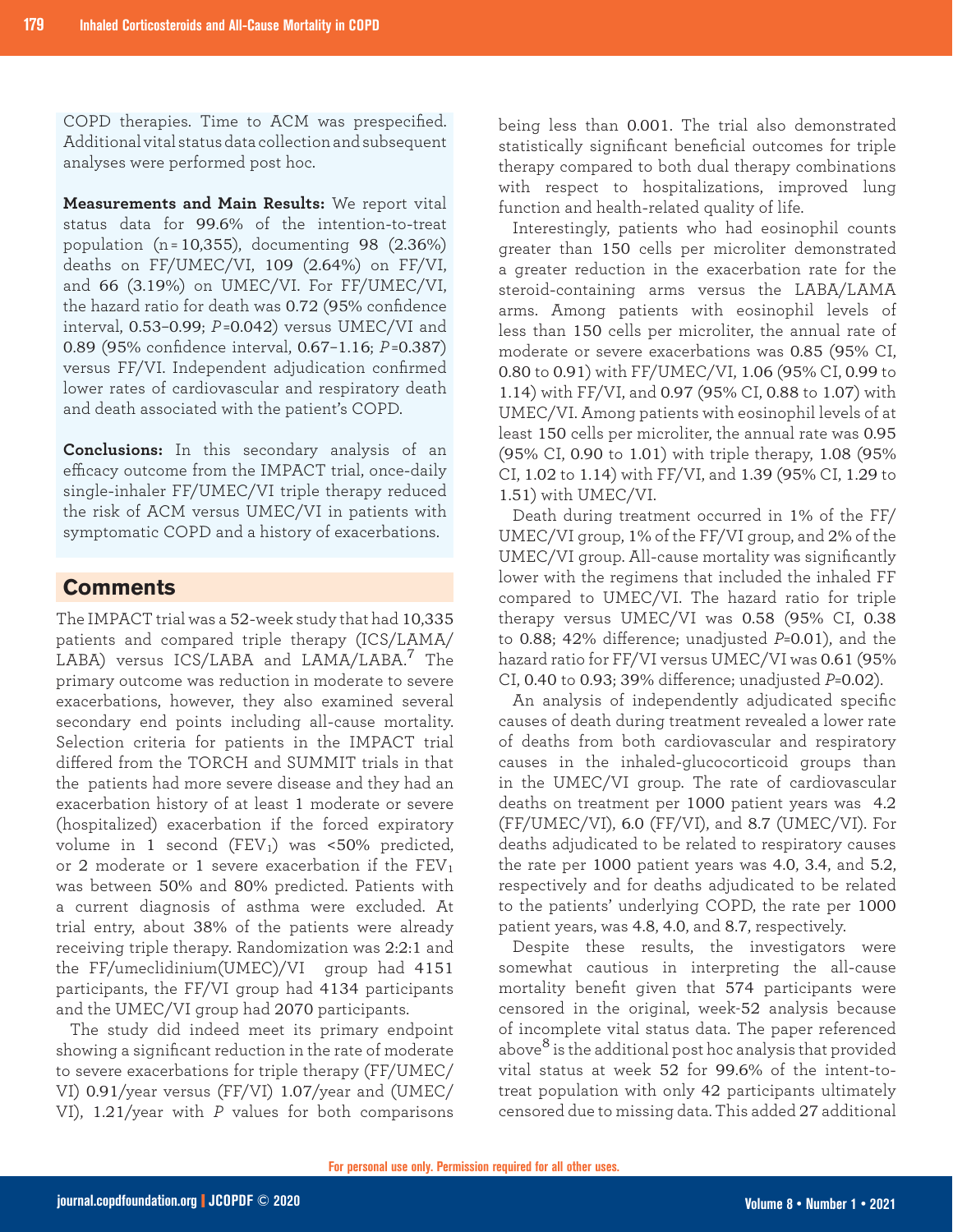off treatment deaths, 9 on FF/UMEC/VI, 12 on FF/VI and 6 on UMEC/VI. Combining these deaths with the on-treatment group demonstrated a HR for all-cause mortality of 0.72 FF/UMEC/VI versus UMEC/VI (95%CI, 0.53 to 0.99, *P*=0.042) and HR of 0.82 for FF/ VI versus UMEC/VI (95% CI, 0.60 to 1.11, *P*=0.190.) The results were essentially unchanged even when the first 30, 60 or 90 days of treatment were excluded in order to eliminate the possibility that the deaths may have occurred as a result of acute withdrawal of ICSs for patients who were stepped down to LAMA/LABA therapy.

To assess the robustness of the data, the investigators performed a tipping point analysis that demonstrated that if all patients on UMEC/VI who had censored data were entered as alive at the end of 52 weeks, the postwithdrawal hazard for FF/UMEC/VI would need to be approximately 10 times higher than the pre-withdrawal hazard before losing statistical significance. Also, if they assumed that the UMEC/VI group that had censored data had the same post-withdrawal and pre-withdrawal hazard rate, then the FF/UMEC/VI would need to be 14 times higher than the pre-withdrawal hazard before losing statistical significance. It was suggested that these extreme assumptions were unlikely and that the observed results were indeed robust to missing data.

There was a higher incidence of pneumonia in the ICS-containing groups FF/UMEC/VI and FF/VI (ICS/ LABA) than in the UMEC/VI dual bronchodilator group, 8%, 7% and 5% respectively. The hazard ratio comparing triple therapy to UMEC/VI was 1.53 (95% confidence interval, 1.22 to 1.92; *P*<0.001). A follow-up analysis by Dransfield and colleagues $^{11}$  assessed the relative benefit of exacerbation reduction compared with the increased risk of pneumonia by evaluating time to first (prespecified) and rates (post hoc) of investigator-reported pneumonia, serious pneumonia (leading to hospitalization or death) and composite endpoints of: (1) moderate/severe exacerbations or pneumonia, and (2) severe exacerbation or serious pneumonia. Their analysis demonstrated that despite the ICS/LABA/LAMA being associated with a higher incidence of pneumonia, the combination still showed a favorable benefit risk profile of FF/UMEC/VI versus FF/VI (ICS/LABA) and UMEC/VI (LAMA/LABA) and a persistent overall benefit with the use of FF/UMEC/ VI compared to UMEC/VI.

## **Abstract 2**

# **Reduced All-Cause Mortality in the ETHOS Trial of Budesonide/ Glycopyrrolate/Formoterol for COPD: A Randomized, Double-Blind, Multi-Center Parallel-Group Study**

Martinez FJ, Rabe KF, Ferguson GI, et al; ETHOS investigators. *Am J Respir Crit Care Med*. Published online 2020 November 30. doi: https://doi.org/10.1164/rccm.202006-2618OC

**Rationale:** In the Phase III, 52-week ETHOS trial in COPD (NCT02465567), triple therapy with budesonide/glycopyrrolate/formoterol fumarate (BGF) significantly reduced all-cause mortality versus glycopyrrolate/formoterol fumarate (GFF). However, 384 out of 8,509 patients were missing vital status at Week 52 in the original analyses.

**Objective:** To assess the robustness of the ETHOS mortality findings following additional data retrieval for patients missing Week 52 vital status in the original analyses.

**Methods:** Patients with moderate-to-very severe COPD and prior history of an exacerbation received twice-daily dosing with BGF 320/18/9.6μg or 160/18/9.6μg, GFF 18/9.6μg, or budesonide/ formoterol fumarate (BFF) 320/9.6μg (all delivered via a single metered dose Aerosphere inhaler). Time to death (all-cause) was a pre-specified secondary endpoint.

**Measurements and Main Results:** In the final retrieved dataset, which included Week 52 vital status for 99.6% of the intent-to-treat population, risk of death with BGF 320 was significantly lower versus GFF (hazard ratio [HR] 0.51, 95% confidence interval [CI] 0.33-0.80; unadjusted *P*=0.0035). There were no significant differences in mortality when comparing BGF 320 to BFF (HR 0.72, 95% CI 0.44- 1.16; *P*=0.1721), nor were significant differences observed when comparing BGF 160 against either dual comparator. Results were similar when the first 30, 60, or 90 days of treatment were excluded from the analysis. Deaths from cardiovascular causes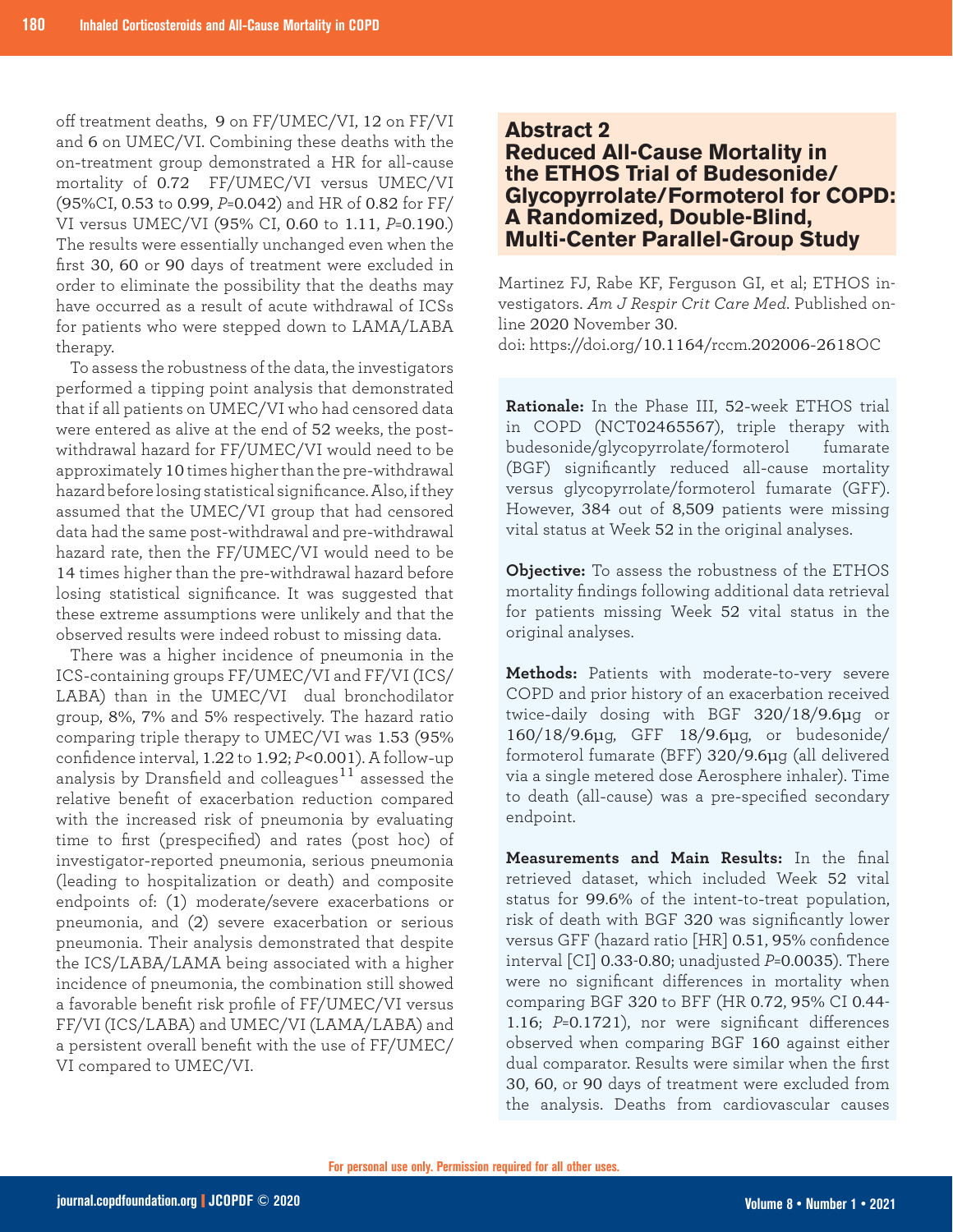occurred in 0.5%, 0.8%, 1.4%, and 0.5% of patients in the BGF 320, BGF 160, GFF, and BFF groups, respectively.

**Conclusions:** Using final retrieved vital status data, triple therapy with BGF 320/18/9.6μg reduced the risk of death compared with GFF but was not shown to significantly reduce the risk of death compared with BFF, in patients with COPD. Triple therapy containing a lower dose of inhaled corticosteroid (BGF 160/18/9.6μg) was not shown to significantly reduce risk of death compared with the dual therapy comparators.

# **Comments**

The ETHOS trial<sup>10</sup> studied single inhaler triple therapy at 2 different dose levels of the ICS, budesonide (BUD), and compared them with dual therapy combinations of the monocomponents: LAMA/LABA (G/FF) and the ICS/LABA combined. The primary endpoint was the rate of moderate to severe COPD exacerbations. Mortality was assessed as a prespecified secondary outcome. The primary paper notes that there was a statistically significant reduction in all-cause mortality for both triple and single inhaler formulations. The 2 budesonide dose levels were tested in order to judge the relative efficacy versus safety profile with a particular focus on pneumonia. Patients had to have moderate to severe COPD, post-bronchodilator FEV<sub>1</sub> between 30% and 65%, (about 61% had an  $FEV_1<50\%$ ), a COPD Assessment Test score of at least 10 and at least 1 exacerbation in the past year if the  $FEV<sub>1</sub>$  was less than 50% or at least 2 moderate or 1 severe exacerbation if the  $FEV_1$  was greater than 50%.

Both doses of the triple inhaler were superior to the LAMA/LABA (G/FF) and the ICS/LABA (BUD  $320\mu$ g/FF 9.6 $\mu$ g) combinations in reducing exacerbations. There was no significant difference between the higher and lower ICS dose triple combinations in terms of reducing exacerbations. The 320µg BUD triple therapy compared to G/FF was 24% lower; (rate ratio 0.76; 95% CI 0.69 to 0.83; *p*<0.001) and compared to B/FF 13% lower: (rate ratio, 0.87; 95% CI, 0.790 to 0.95; *p*=0.003). For the BUD 160µg formulation the reduction compared to the G/FF was 25% lower: (rate ratio 0.86; 95%CI, 0.69 to 0.83; *P*<0.001) and compared to B/FF it was 14% lower: (rate ratio, 0.86: 95% CI, 0.79 to 0.95; *P*=0.002). The lower ICS dose triple therapy (BUD 160µg) was actually more efficacious in reducing exacerbations than the higher dose ICS/LABA combination of BUD 360µg/FF 9µg.

The incidence of confirmed pneumonia was from 3.5% to 4.5% in the groups that included inhaled glucocorticoids use and 2.3% in the G/FF group. BUD/360µg was 4.2%, BUD/160µg 3.5 %, and BUD/ FF was 4.5%.

The paper by Martinez and colleagues (abstract above) focused on the all-cause mortality. It was assessed as a prespecified secondary outcome. There were 8509 patients as part of a modified intentionto-treat group and 7187 patients completed the trial. Because of the importance of having final vital status data on all participants in the intention-to-treat group, it was critical to collect such information on as many participants as possible. There were 384 patients with missing vital status data at week 52. In this follow-up paper they were able to retrieve vital status data at week 52 for all but 30 patients resulting in retrieval of vital status data for 99.6% of the intention-to-treat population. The results, as outlined in the abstract, demonstrate the risk of death for the BUD 320 µg/G/ FF group (BGF320) was significantly lower compared to G/FF with a *P* value of 0.0035 and a number needed to treat of 80 (95% CI 58 to198). BGF320 did not significantly reduce the risk of death compared to BGF160 or to B/FF320. BGF160 showed trends of reduced risk of death compared to B/FF320 and G/FF but they were not statistically significant.

The investigators performed various analyses to assess the possible impact of the 30 patients with missing week 52 vital status data. These included tipping point analyses and landmark analyses. These analyses demonstrated the numerical benefits for time to death in favor of BFG320 versus dual therapies across all subgroups. Landmark analyses excluded deaths that occurred in the first 30, 60 or 90 days of the study onset and ruled out the possible impact of acute (step down) ICS treatment withdrawal on the findings. The benefits of BGF320 were found to be greatest for those with at least 2 exacerbations in the previous year or a post-bronchodilator  $FEV<sub>1</sub>$  at least 50% and for those with prior triple therapy or ICS use. Further, the benefit of BGF320 versus GFF in reducing mortality generally increased with eosinophil count.

Compared to patients who survived, the patients who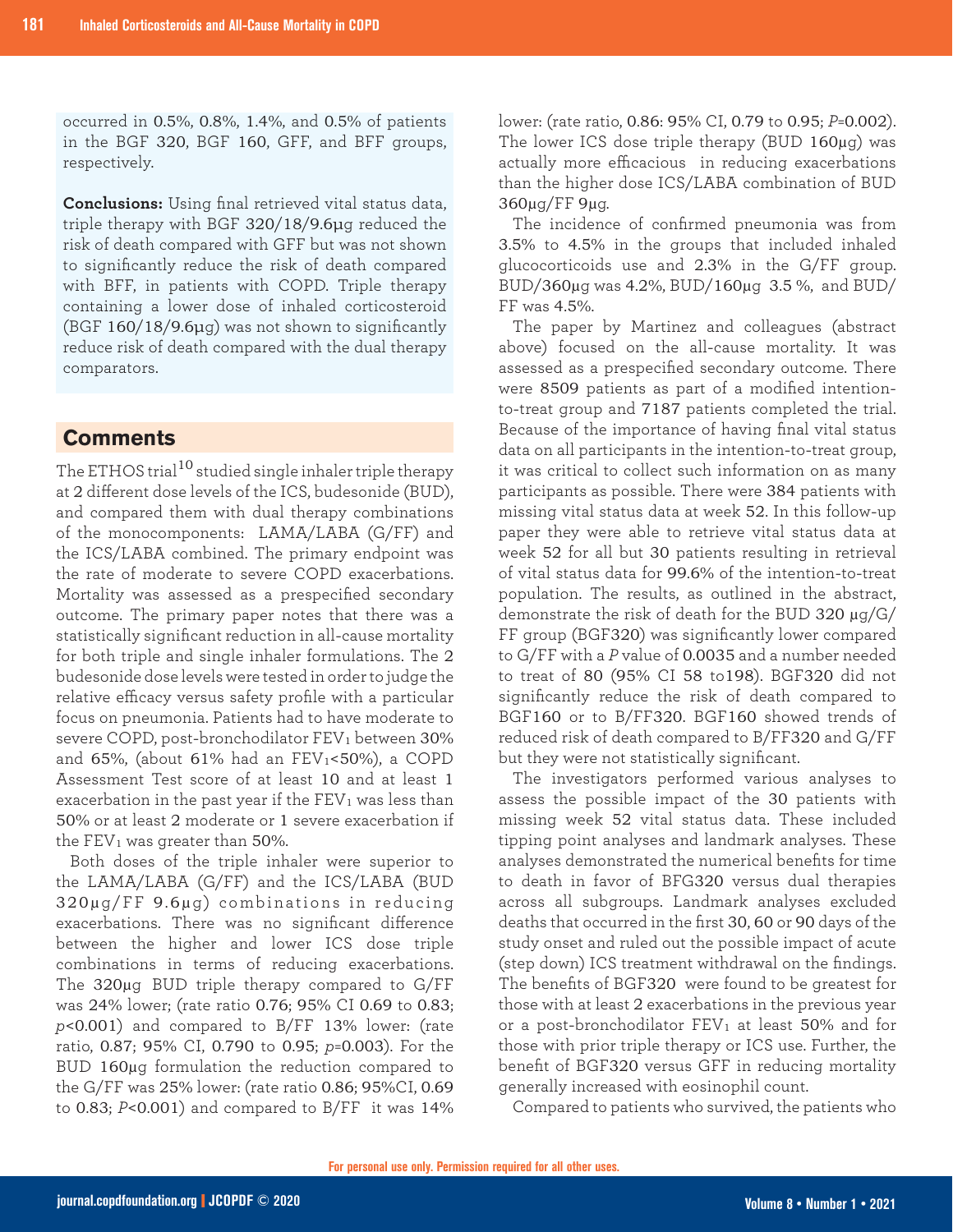died had a higher mean age, a lower mean  $FEV<sub>1</sub>$  (% predicted and % reversibility), and a higher proportion indicated prior ICS use. The association of prior ICS use here is more likely a reflection of the severity of their disease than some effect of withdrawing ICS at time of randomization.

ETHOS and IMPACT have similar designs in terms of patient selection characteristics, large sample size characteristics, duration of trial and comparison with regard to ICS/LAMA/LABA, ICS/LABA and LAMA/ LABA. ETHOS also had an ICS dose comparison for the single triple inhaler with a BUD 320µg and a 160µg dose level. Both studies used the same components and same delivery device for the triple inhaler or the dual combinations They also selected similar patients with moderate to severe COPD and a significant exacerbation history where frequency of exacerbation criteria differed according to pre-bronchodilator FEV<sub>1</sub> (1 exacerbation if  $FEV_1$  was <50% and 2 moderate or 1 severe exacerbation if the  $FEV<sub>1</sub>$  was at least  $50\%$ predicted), unlike the TORCH and the SUMMIT trials. The ETHOS trial also only took patients with a postbronchodilator FEV<sup>1</sup> <65% whereas IMPACT took participants with an  $FEV_1$  up to 80%, however, the average  $FEV_1$  value in the ETHOS trial was 43.6% predicted and in the IMPACT trial 45% predicted. They both looked at all-cause mortality as a prespecified secondary outcome and were able to collect vital status data for over 99% of the participants in both of these post hoc analyses. Both of these studies demonstrate a statistically significant reduction in mortality in the intention-to-treat populations with over 99% of the participants included following rigorous retrieval of vital status data for patients who had not completed the full 52 weeks of the trial. The survival benefit has been shown to be quite robust and quite compelling and more than simply the result of deaths related to ICS withdrawal. The investigators utilized lessons learned from trials such as TORCH and SUMMIT and selected patients with more severe disease and/or significant exacerbation histories.

The studies both reinforce that the reduction in mortality is not just related to reducing exacerbations but also related to reductions in cardiovascularrelated deaths that represent a substantial portion of the deaths in COPD patients. The precise mechanism by which ICSs may reduce mortality remains unclear but various hypotheses commonly cited include reductions in hyperinflation that may improve cardiac

function, improved oxygenation reducing coronary ischemia, suppression of aldosterone, and reductions in systemic inflammation.<sup>12</sup>

Both trials also showed that there was a correlation between higher peripheral blood eosinophil levels and reduced frequency of exacerbations and improved survival. This certainly supports that the survival benefit is related at least in part to the decreased steroid responsive inflammatory component. The ETHOS study is also instructive so far as the BUD320µg/G/FF group showed statistically significant reductions in mortality while the 160µg dose group showed a trend but was not statistically significant indicating a dose response relationship. It is worth noting that the BUD 320µg dose is closer in potency to the FF 100µg dose used in IMPACT and the BDP 100µg dose used in the TRINITY, TRILOGY and TRIBUTE trials.<sup>5</sup>

There is also the suggestion from the ETHOS trial that there may be a survival benefit related to the LAMA as the BUD320/G/FF group showed a statistically significant reduction in all-cause mortality compared to ICS/LABA BUD320/FF. The UPLIFT trial had also suggested the possibility of a survival benefit related to the use of LAMA<sup>13</sup>

### **The Bottom Line**

- 1. In 2 large, double blind randomized control trials (IMPACT and ETHOS), compelling evidence is presented to indicate that single triple ICS/ LAMA/LABA combination therapy has been demonstrated to have an increased survival benefit compared to combination dual long-acting LAMA/ LABA bronchodilator therapy.
- 2. Patients most likely to benefit include those who have had at least 1 exacerbation in the previous year if they have an  $FEV_1$  of less than 50% predicted or have 2 moderate or 1 severe exacerbation in the past year if the  $FEV_1$  is at least 50% or above.
- 3. There is evidence of a loose association between higher eosinophil counts above 150cells/µL survival and survival benefit with the use of ICSs.
- 4. Triple therapy (ICS/LABA/LAMA) appears to improve survival greater than ICS/LABA suggesting that the use of LAMA in conjunction with ICS/LABA/LAMA confers some further improvement in survival.
- 5. The results for the ETHOS trial suggest that there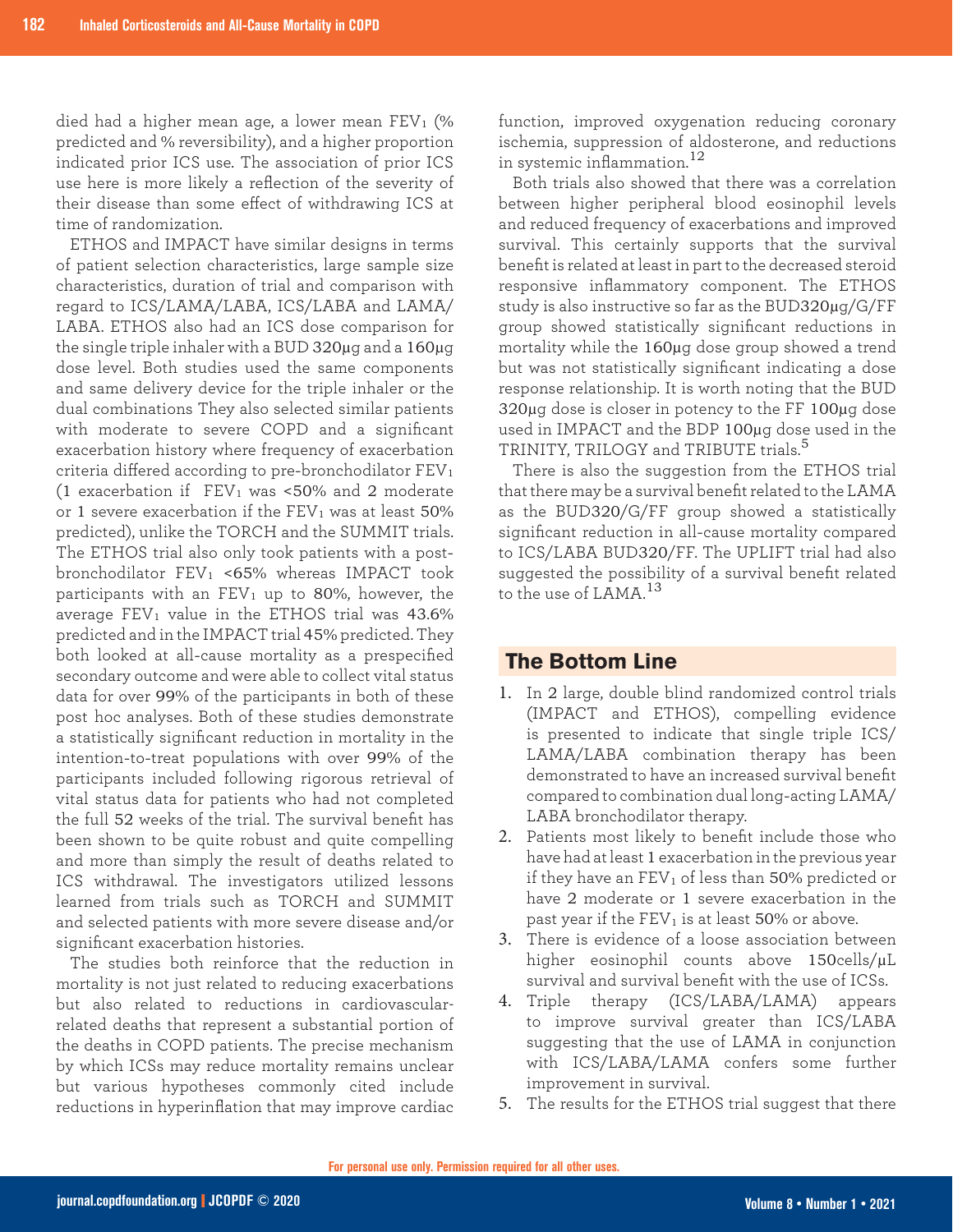is a dose response relationship with regard to the ICS dose and survival benefit.

6. One needs to weigh the relative risks and benefits of higher dose ICSs and the attendant risk of pneumonia.